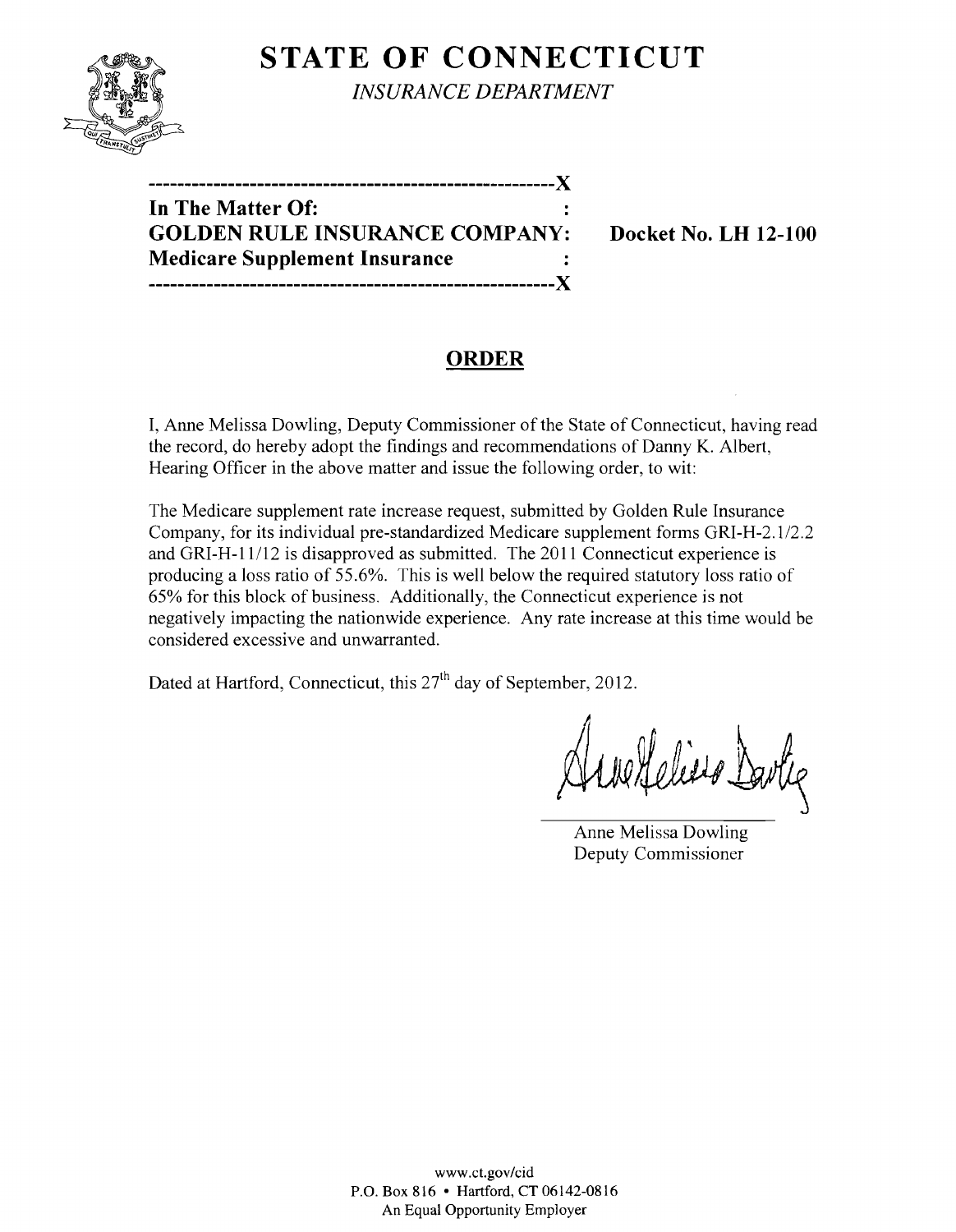# **STATE OF CONNECTICUT**



*INSURANCE DEPARTMENT* 

**--------------------------------------------------------)( In The Matter Of: GOLDEN RULE INSURANCE COMPANY: Docket No. LH 12-100 Medicare Supplement Insurance --------------------------------------------------------)(** 

## **PROPOSED FINAL DECISION**

# 1. **INTRODUCTION**

The Insurance Commissioner of the State of Connecticut is empowered to review rates charged for individual and group Medicare supplement policies sold to any resident of this State who is eligible for Medicare. The source for this regulatory authority is contained in Chapter 700c and Section 38a-495a of the Connecticut General Statutes.

After due notice a hearing was held at the Insurance Department in Hartford on August 30,2012, to consider whether or not the rate increase requested by Golden Rule Insurance Company on its individual pre-standardized supplement business should be approved.

No one from the general public attended the hearing.

One representative from Golden Rule participated in the hearing via speaker phone.

The hearing was conducted in accordance with the requirements of Section 38a-474, Connecticut General Statutes, the Uniform Administrative Procedures Act, Chapter 54 of the Connecticut General Statutes, and the Insurance Department Rules of Practice, Section 38a-8-1 et seq. of the Regulations of Connecticut State Agencies.

A Medicare supplement (or Medigap) policy is a private health insurance policy sold on an individual or group basis which provides benefits that are additional to the benefits provided by Medicare. For many years Medicare supplement policies have been highly regulated under both state and federal law to protect the interests of persons eligible for Medicare who depend on these policies to provide additional coverage for the costs of health care.

Effective December 1, 2005, Connecticut amended its program of standardized Medicare supplement policies in accordance with Section 38a-495a of the Connecticut General Statutes, and Sections 38a-495a-1 through 38a-495a-21 of the Regulations of Connecticut Agencies. This program, which conforms to federal requirements, provides that all insurers offering Medicare supplement policies for sale in the state must offer the basic "core" package of benefits known as Plan A. Insurers may also offer anyone or more of eleven other plans (Plans B through L).

> www.CLgov/cid P.O. Box 816 • Hartford, CT 06142-0816 An Equal Opportunity Employer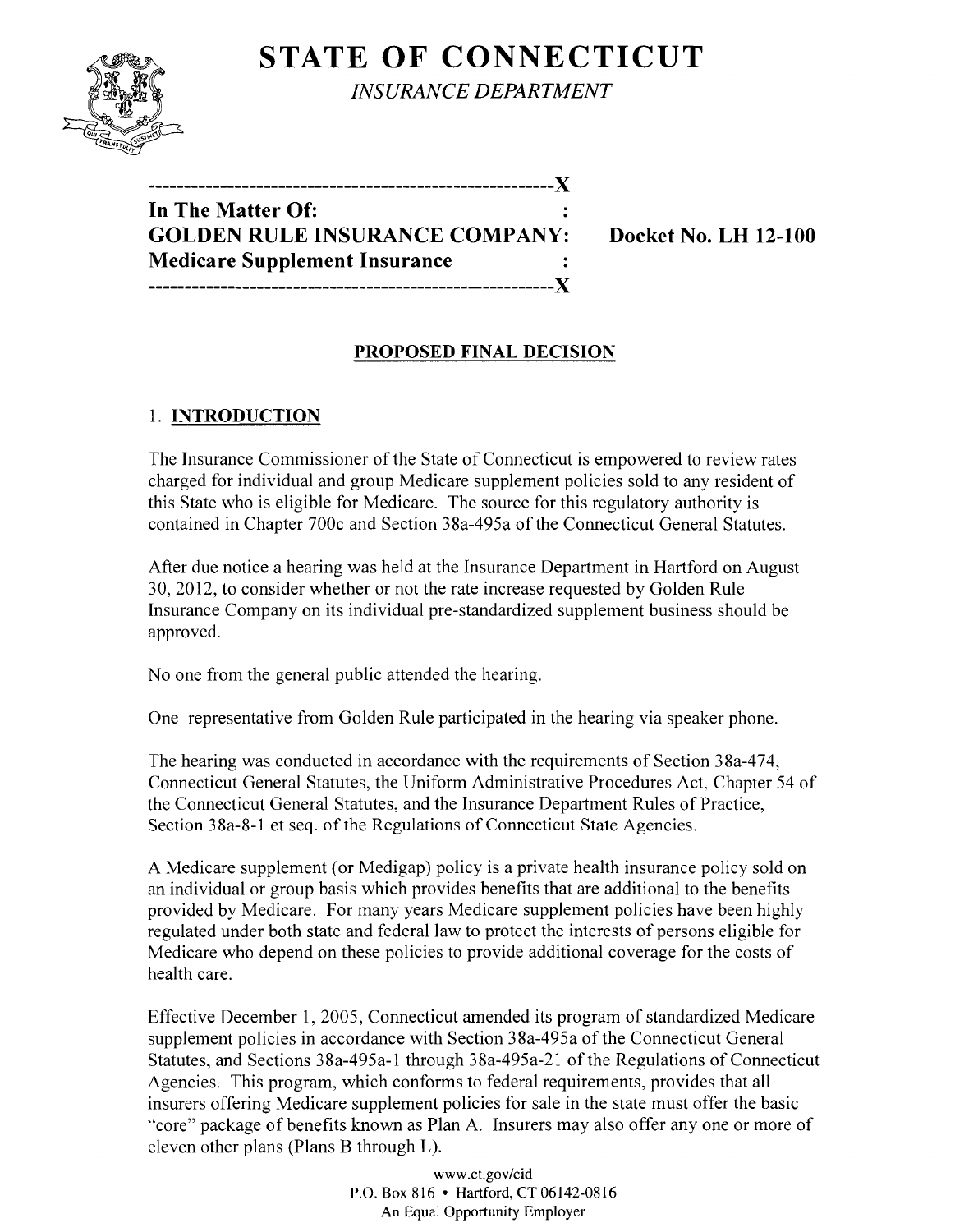Effective January 1, 2006, in accordance with Section 38a-495c of the Connecticut General Statutes (as amended by Public Act 05-20) premiums for all Medicare supplement policies in the state must use community rating. Rates for Plans A through L must be computed without regard to age, gender, previous claims history or the medical condition of any person covered by a Medicare supplement policy or certificate.

The statute provides that coverage under Plan A through L may not be denied on the basis of age, gender, previous claims history or the medical condition of any covered person. Insurers may exclude benefits for losses incurred within six months from the effective date of coverage based on a pre-existing condition.

Effective October 1, 1998, carriers that offer Plan B or Plan C must make these plans as well as Plan A, available to all persons eligible for Medicare by reason of disability.

Insurers must also make the necessary arrangements to receive notice of all claims paid by Medicare for their insureds so that supplemental benefits can be computed and paid without requiring insureds to file claim forms for such benefits. This process of direct notice and automatic claims payment is commonly referred to as "piggybacking" or "crossover".

Sections 38a-495 and 38a-522 of the Connecticut General Statutes, and Section 38a-495a-10 of the Regulations of Connecticut Agencies, state that individual and group Medicare supplement policies must have anticipated loss ratios of 65% and 75%, respectively. Under Sections 38a-495-7 and 38a-495a-10 of the Regulations of Connecticut Agencies, filings for rate increases must demonstrate that actual and expected losses in relation to premiums meet these standards, and anticipated loss ratios for the entire future period for which the requested premiums are calculated to provide coverage must be expected to equal or exceed the appropriate loss ratio standard.

Section 38a-473 of the Connecticut General Statutes provides that no insurer may incorporate in its rates for Medicare supplement policies factors for expenses that exceed 150% of the average expense ratio for that insurer's entire written premium for all lines of health insurance for the previous calendar year.

### **II. FINDINGS OF FACT**

After reviewing the exhibits entered into the record of this proceeding, and utilizing the experience, technical competence and specialized knowledge of the Insurance Department, the undersigned makes the following findings of fact:

- 1. Golden Rule Insurance Company has requested a 5.0% rate increase on its individual pre-standardized policy forms GRI-H-2.1/2.2 and GRI-H-11/12.
- 2. As of April 2012 there were 43 policies in-force in Connecticut and 150 nationwide.
- 3. The most recent approved rate increase was  $6.0\%$ , effective  $11/1/11$ .
- 4. Golden Rule has certified that their expense factors are in compliance with section 38a-473, C.G.S.
- 5. Golden Rule has conformed to subsection (e) of section 38a-495c, C.G.S. regarding the automatic claims processing requirement.